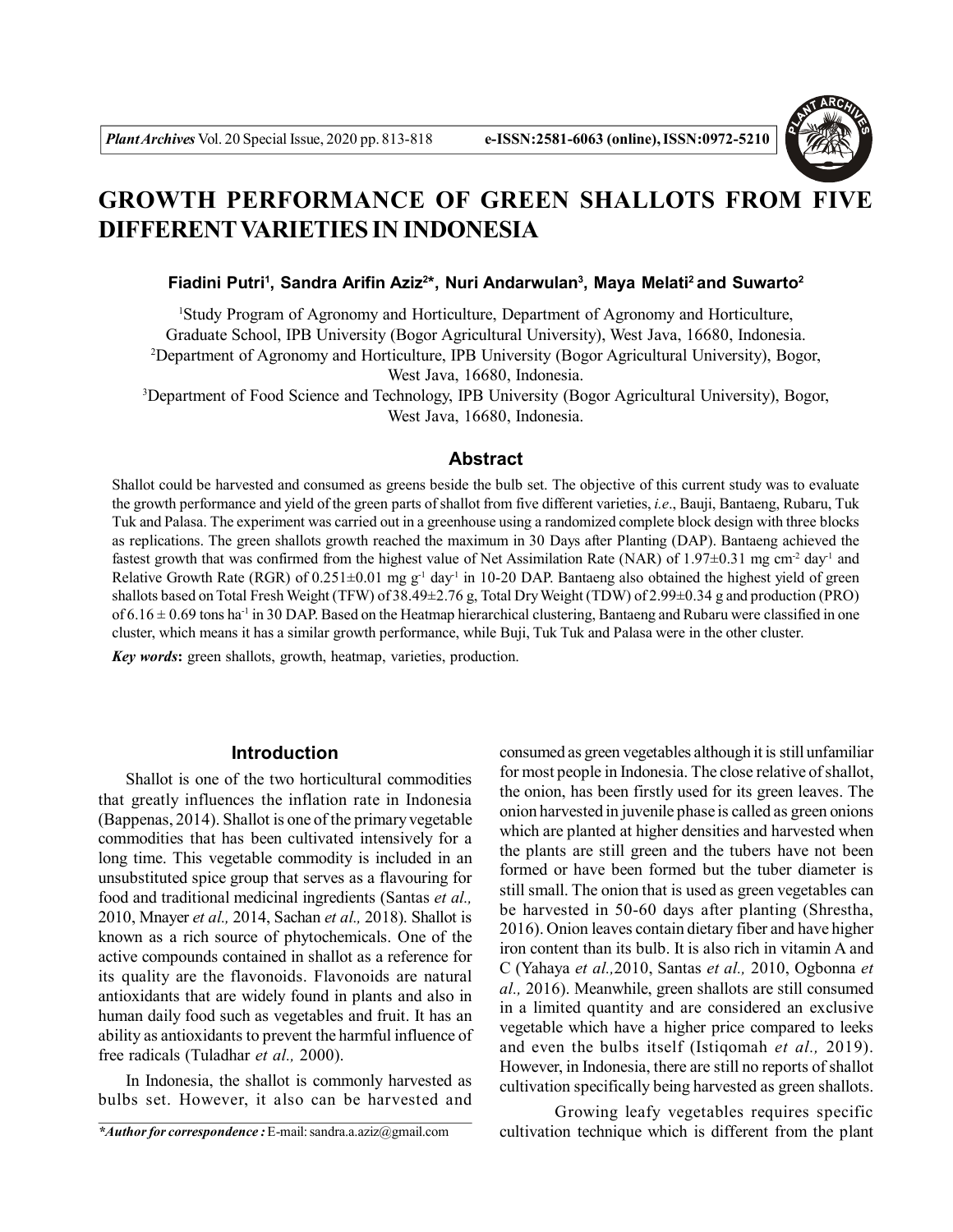that is harvested for its fruit or bulb. Leafy vegetables need a relatively short time to provide the harvest. The appropriate harvesting time is needed to be determined to obtain optimum yield. Early or late harvest could affect the quality and quantity of yield. The harvesting time of leafy vegetables would affect the biomass and compound contents in these vegetables. *Allium fistulosum* which was delayed in harvesting from age 60 to 120 days showed a significant increase in leaf biomass, but it was decreased in vitamin C, carotenoid, total chlorophyll, sugar, essential oil, nitrate, total N, K and Ca (Kolota *et al.,* 2012).

Shallot varieties, Rubaru and Bauji are quite popular in farmers, especially in the East Java region. Rubaru and Bauji varieties are superior varieties of shallots released by the Assessment Institute for Agricultural Technology, East Java, Indonesia. Bauji has an age between 58-60 days, while Rubaru has an age of 60-65 days after planting. Bauji's potential yield is 16 tons ha<sup>-1</sup>, while Rubaru is 16 tons ha<sup>-1</sup>. However, in terms of aroma, Rubaru has a stronger aroma than Bauji. Tuk Tuk variety is a variety originating from seeds that are widely cultivated from East West Seed Indonesia. This Tuk Tuk variety can be used either in direct planting or used in the production of mini bulbs. Meanwhile, in Sulawesi, Bantaeng variety is in great demand and competes to Bima variety. Bantaeng can be distinguished from Bima from its larger in size. In Central Palu, there is Palasa variety which is used as the main raw material for fried shallot industries in Palu of Central Sulawesi, which is famous for its good quality. Palasa is usually cultivated at an altitude of 500-900 m above sea level (Anshar *et al.,* 2016). The objective of this current study was to evaluate the growth performance and yield mainly of the green shallots from five different varieties in Indonesia, *i.e.,* Bauji, Bantaeng, Rubaru, Tuk Tuk and Palasa.

#### **Materials and Methods**

#### **Site description and experimental design**

The experiment was set up in polybags located in Cikabayan Greenhouse, IPB University (Latitude: -6°33*'* 46*"*, Longitude: 106°43*'* 14*"*, Altitude: 184 m above sea level) from November to December 2018 within an area 100 m<sup>2</sup> using a randomized complete block design with five varieties as treatments and three blocks as replications for each treatment. The total plant densities were 900 plants (300 plants per block). Planting media was prepared by mixing rice husk: compost: soil (1:1:1) and it contained 69% clay,  $11\%$  silt and 20% sand with pH (1:1 H<sub>2</sub>O) 5.78, total nitrogen 0.31%, available phosphorous  $(P_2O_5)$ 158.84 ppm, potential phosphorous  $141.57$  mg  $100$  g<sup>-1</sup>, potential potassium (K<sub>2</sub>O) 366.79 mg 100 g<sup>-1</sup> and 3.37%

of C-organic. Planting media was added into polybags size  $30\times20$  cm and each shallot bulb from every variety was planted (single tuber per polybag). Fertilizer was applied by hand for all varieties with dosage of 190 kg  $ha^{-1}$  of N, 92 kg  $ha^{-1}P_2O_5$ , dan 120 kg  $ha^{-1}K_2O$ .

## **Sampling Procedures, measurements and methods**

Ten plants from each treatment in each block were signed randomly for plant height and leaf number measurement in 10, 20, 30, 40, 50 days after planting (DAP). Three plants from each treatment in each block were taken for measurements of leaf area, total fresh weight and total dry weight in 20, 30, 40 DAP. Leaf diameter was measured in 30 DAP. To calculate the leaf surface area, a digital image of pressed shallot leaf was taken using Flatbed Colour Image Scanner Epson L350 and processed by Image J (version 1.50i,). Total dry weight was determined after drying for 48 hours at  $60^{\circ}$ C. These measurements were used for growth analysis. The growth parameters or indices were calculated using the following formulas according to (Mohar and Schofer, 1985):

SLW (Specific Leaf Weight) =  $Lw/La$  (mg cm<sup>-2</sup>)

SLA (Specific Leaf Area) =  $La/Lw$  (cm<sup>2</sup> mg<sup>-1</sup>)

RGR (Relative Growth Rate) =  $(\ln W2 - \ln W1)/(t2 - t1)$  $(mg g^{-1}day^{-1})$ 

NAR (Net Assimilation Rate) =  $(W2-W1)/(t2-t1) \times (ln$ La2 - ln La1)/(La2 - La1) (mg cm<sup>-2</sup> day<sup>-1</sup>).

#### **Results and Discussion**

## **Growth indices for every individual plant**

Net assimilation rate (NAR) is one of the parameters that show the growth performance of the individual plant. The net assimilation rate (NAR) from five varieties is presented in fig. 1. The highest value was achieved by Bantaeng  $(1.97\pm0.31 \text{ mg cm}^{-2} \text{ day}^{\text{T}})$  in early growth period (10-20 DAP), followed by Palasa (0.96 $\pm$ 0.53 mg)  $\text{cm}^2 \text{ day}$ <sup>1</sup>), while the lowest in early growth was Bauji  $(1.97\pm0.31$  mg cm<sup>-2</sup> day<sup>-1</sup>). NAR value for all varieties then was decreased rapidly during 20-30 DAP and 30-40 DAP. Bantaeng which first had the highest value was declined even lower than Bauji, Tuk tuk and Rubaru during 20-30 DAP. In the last period, NAR was observed in all varieties to have insignificant low NAR value.

Relative growth rate (RGR) is one of the primary components for plant growth analysis. RGR express the increase in size per unit size of the plant, a component that counts the original plant different size in plant growth. RGR value of five shallot varieties showed a similar pattern with their NAR value during the observation. The highest value of RGR was Bantaeng  $(0.251\pm0.01$  mg g<sup>-1</sup>  $day<sup>1</sup>$ ) which was reached in early growth (10-20 DAP), followed by Palasa, Rubaru and Tuk Tuk, while the lowest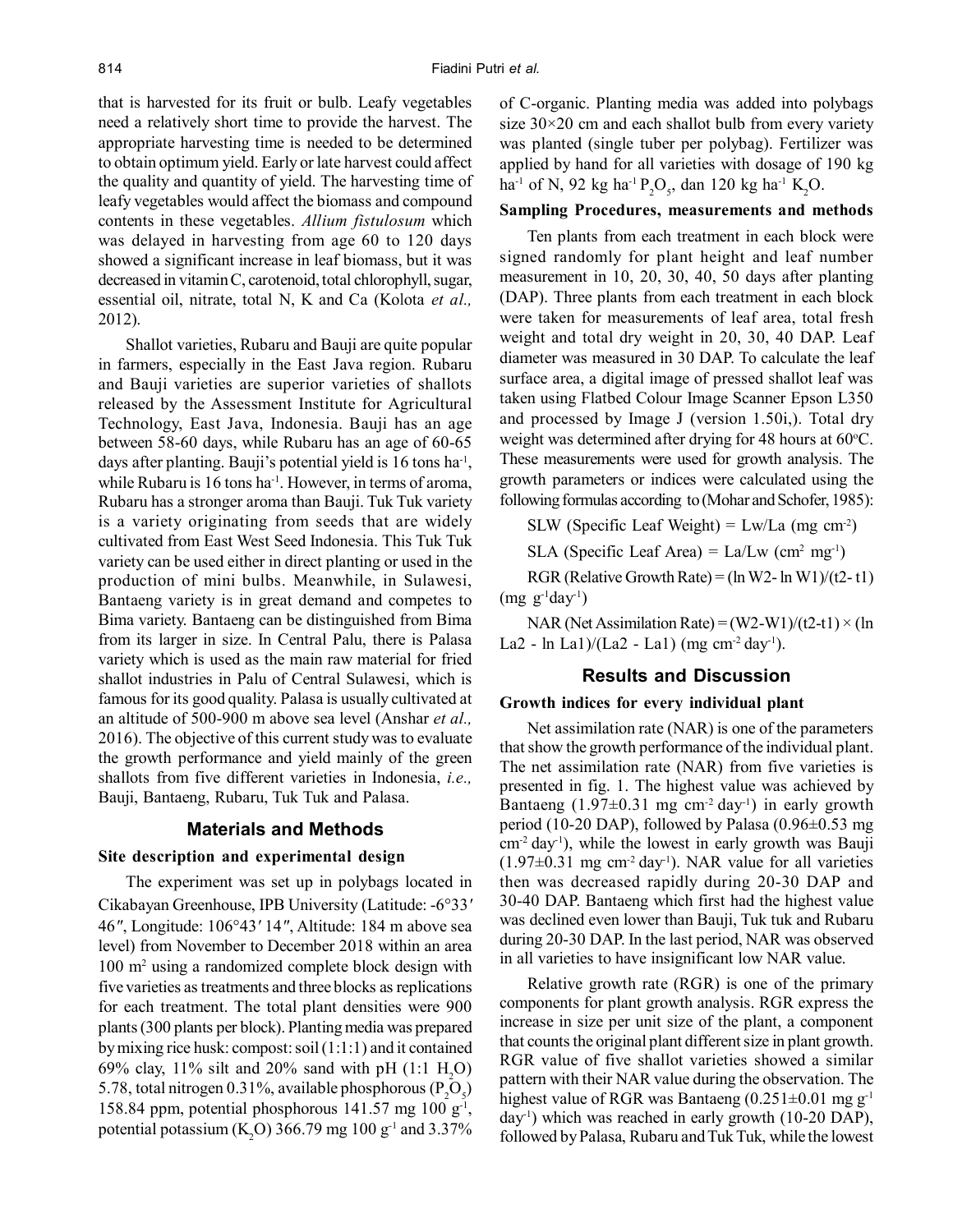

**Fig. 1:** Net Assimilation Rate (NAR) (a) and Relative Growth Rate (RGR) (b) of five shallot varieties during 10-20 DAP, 20-30 DAP and 30-40 DAP.

RGR during the early growth was Bauji  $(0.046 \pm 0.016$ mg  $g^{-1}$  day<sup>-1</sup>).

The contrary was found in the second observation during the period of 20-30 DAP. Three varieties which were Bauji, Tuk Tuk and Rubaru showed a significantly higher value than Palasa and Bantaeng. RGR and NAR value tended to decrease during this study in line with the increase of plant age. The higher NAR and RGR expressed the faster growth of a plant and it occurred in the early phase of plant growth.

Plant growth performance is also affected by the leaf condition as showed in Specific Leaf Area (SLA) and Specific Leaf Weight (SLW) values (Table 1). SLA and SLW values are also related to the leaf thickness of shallot leaf. The value was changed during the increasing of plant ages. In the three initial observations that were taken during this experiment in 20, 30 and 40 DAP, Bantaeng obtained a significant low SLA value compared to Bauji, Tuk Tuk, Rubaru and Palasa. In contrast, SLW (leaf dry weight per unit leaf area) value showed that Bantaeng achieved the highest value in all three observation compared to other varieties. The SLW value of Bantaeng was maximum in 20 DAP. The SLW values of shallot

varieties were varied during this experiment. Higher SLW and lower SLA values showed thicker leaf.

Individual leaf area is the most important parameter in plant growth analysis. It is used in many growth analysis formulas to illustrate individual plant growth performance. Leaf area value was changed during the increasing of plant age. The highest leaf area was Bantaeng in 30 DAP  $(544.08 \pm 1.28 \text{ cm}^2)$ , while the lowest was Palasa in 20 DAP  $(104.74 \pm 3.18 \text{ cm}^2)$ . Bantaeng showed the least

**Table 1:** Analysis of Variance for Specific Leaf Area (SLA), Specific Leaf Weight (SLW), Leaf Area, Total Fresh weight (TFW), Total Dry Weight (TDW), Production (PRO) of green shallots in 20, 30 and 40 days after planting (DAP)

| <b>Variety</b> | $SLAcm$ mg <sup>1</sup>       | $SLWmg$ cm <sup>-1</sup>      | LAcm <sup>2</sup>               | <b>TFWg</b>                   | <b>TDWg</b>                  | PROTons ha <sup>-1</sup>     |
|----------------|-------------------------------|-------------------------------|---------------------------------|-------------------------------|------------------------------|------------------------------|
| $20$ DAP       |                               |                               |                                 |                               |                              |                              |
| Bauji          | $0.41 \pm 0.05^{\text{a}}$    | $2.50 \pm 0.33^b$             | $168.75 \pm 2.69^{\circ}$       | $7.19 \pm 0.69^{\circ}$       | $0.49 \pm 0.08^b$            | $1.15 \pm 0.11^b$            |
| Bantaeng       | $0.14 \pm 0.02^b$             | $7.45 \pm 1.22^a$             | $327.21 \pm 2.38$ <sup>a</sup>  | $32.18 \pm 2.36^a$            | $2.71 \pm 0.44^a$            | $5.15 \pm 0.96$ <sup>a</sup> |
| Tuk Tuk        | $0.34 \pm 0.02^a$             | $2.98 \pm 0.22^b$             | $171.32 \pm 1.36$ <sup>b</sup>  | $9.34 \pm 0.44^b$             | $0.56 \pm 0.04^b$            | $1.49 \pm 0.07^{\mathrm{b}}$ |
| Rubaru         | $0.31 \pm 0.08^a$             | $3.36 \pm 1.04^b$             | $169.10\pm3.29^{\circ}$         | $8.14 \pm 2.44$ <sup>b</sup>  | $0.61 \pm 0.16^b$            | $1.30 \pm 0.39^{\mathrm{b}}$ |
| Palasa         | $0.19 \pm 0.08$ <sup>ab</sup> | $6.02 \pm 0.27$ <sup>ab</sup> | $104.74 \pm 3.18$ <sup>c</sup>  | $5.82 \pm 1.95$ <sup>bc</sup> | $0.62 \pm 0.19^b$            | $0.93 \pm 0.31$ °            |
| 30 DAP         |                               |                               |                                 |                               |                              |                              |
| Bauji          | $0.42 \pm 0.12^a$             | $2.52 \pm 0.61^{\circ}$       | $348.92 \pm 2.37$ °             | $13.86 \pm 0.64^{\circ}$      | $0.98 \pm 0.22^b$            | $1.15 \pm 0.11^b$            |
| Bantaeng       | $0.21 \pm 0.02^b$             | $4.85 \pm 0.53$ <sup>a</sup>  | 544.08±1.28 <sup>a</sup>        | $38.49 \pm 2.76^{\circ}$      | $2.99 \pm 0.34$ <sup>a</sup> | $5.15 \pm 0.96$ <sup>a</sup> |
| Tuk Tuk        | $0.43 \pm 0.05^{\text{a}}$    | $2.36 \pm 0.29$ <sup>b</sup>  | $447.50 \pm 4.71$ <sup>b</sup>  | $17.07 \pm 2.50^{\circ}$      | $1.17 \pm 0.14^b$            | $1.49 \pm 0.07^{\mathrm{b}}$ |
| Rubaru         | $0.36 \pm 0.04$ <sup>a</sup>  | $2.83 \pm 0.33^b$             | $353.99 \pm 1.65$ <sup>c</sup>  | $15.01 \pm 1.48$ <sup>b</sup> | $1.13 \pm 0.13^b$            | $1.30 \pm 0.39^{\mathrm{b}}$ |
| Palasa         | $0.42 \pm 0.07$ <sup>a</sup>  | $2.40\pm0.37$ <sup>b</sup>    | $286.20 \pm 3.72$ <sup>d</sup>  | $8.34 \pm 1.02$ <sup>c</sup>  | $0.76 \pm 0.10^{\mathrm{b}}$ | $0.93 \pm 0.31$ <sup>c</sup> |
| 40 DAP         |                               |                               |                                 |                               |                              |                              |
| Bauji          | $0.24 \pm 0.02^b$             | $4.13 \pm 0.33$ °             | $321.79 \pm 1.54$ °             | $18.33 \pm 1.66^b$            | $0.93 \pm 0.12^b$            | $2.22 \pm 0.10^b$            |
| Bantaeng       | $0.18 \pm 0.01$ <sup>c</sup>  | $5.43 \pm 0.32$ <sup>a</sup>  | $472.71 \pm 2.23$ <sup>a</sup>  | $37.07 \pm 4.04$ <sup>a</sup> | $2.83 \pm 0.27$ <sup>a</sup> | $6.16 \pm 0.69$ <sup>a</sup> |
| Tuk Tuk        | $0.40 \pm 0.04$ <sup>a</sup>  | $2.52 \pm 0.22$ <sup>d</sup>  | $452.46 \pm 1.61$ <sup>ab</sup> | $19.80 \pm 1.04^b$            | $1.23 \pm 0.08$ <sup>b</sup> | $2.73 \pm 0.40^b$            |
| Rubaru         | $0.22 \pm 0.03^{\rm bc}$      | $4.57 \pm 0.55^{\rm b}$       | $284.32 \pm 1.64$ <sup>d</sup>  | $18.14 \pm 1.04^b$            | $1.42 \pm 0.17^b$            | $2.40 \pm 0.24^b$            |
| Palasa         | $0.43 \pm 0.08^a$             | $2.38 \pm 0.45$ <sup>d</sup>  | $283.83 \pm 2.32$ <sup>d</sup>  | $8.38 \pm 0.91$ <sup>c</sup>  | $0.74 \pm 0.13^b$            | $1.33 \pm 0.16$ <sup>c</sup> |

\*Means within a column followed by the same letter are not significantly different at p<0.05, and the different letters are significantly different at  $p \leq 0.05$ .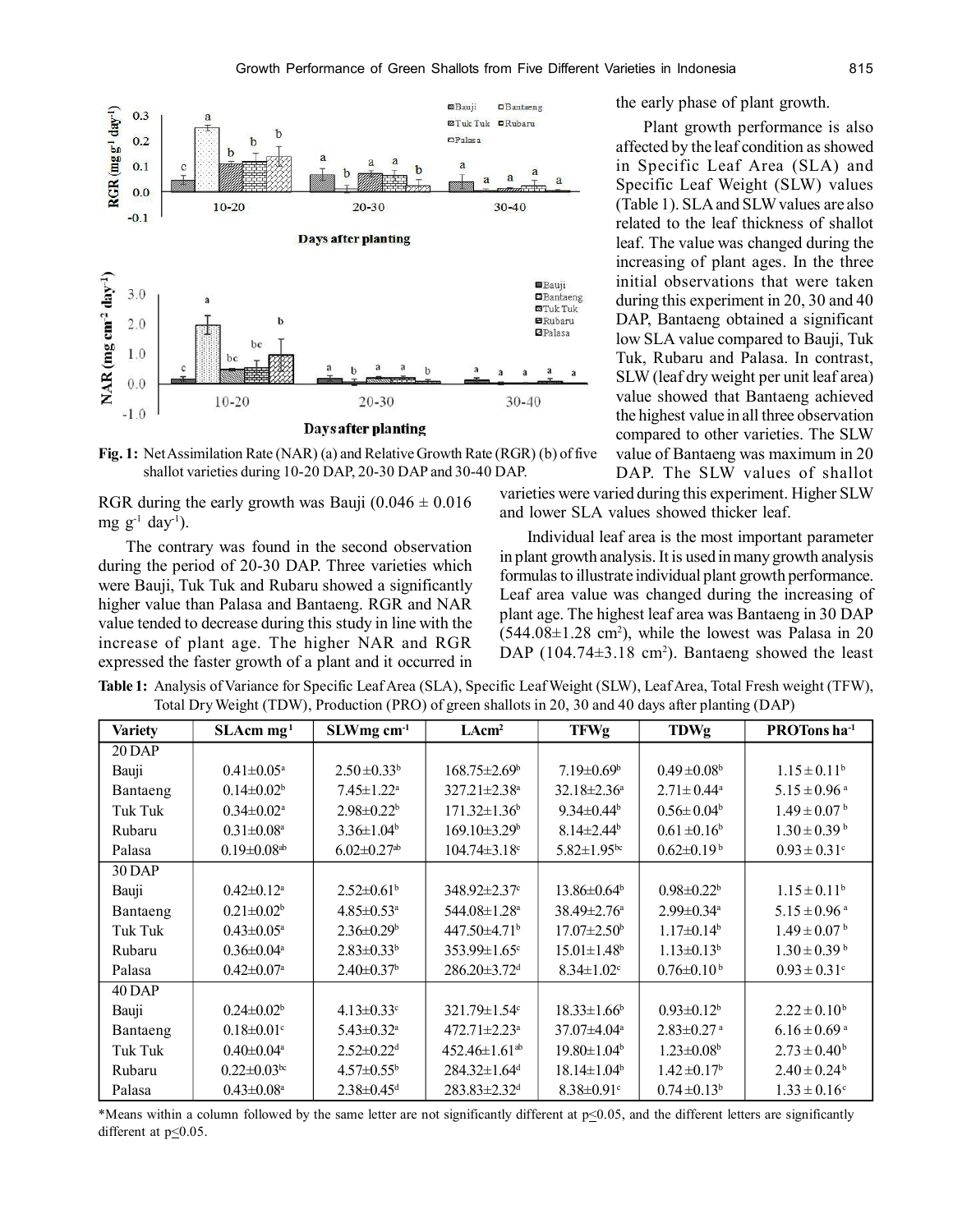

**Fig. 2:** Plant height (a), leaf number (b) and leaf diameter in 30 DAP (c) of five shallot varieties

increasing in leaf area from 20 to 30 DAP, it was only increased about 66.28%. Leaf area of Bauji, Tuk Tuk, Rubaru and Palasa were increased more than 100% within 10 days from 20 DAP to 30 DAP. Nevertheless, the leaf area values of most varieties were decreased from 30 to 40 DAP, except for Tuk Tuk variety.

The growth of five shallot varieties showed differences in plant heights at each observation time. Plant height of the five varieties tested in this experiment was average a peak in 30 DAP and then began to decrease due to plants started to switch from the vegetative phase to the generative phase, except for the Palasa variety which tended to be stable until the end of the observation. (Fig. 2a) shows that in 30 DAP, Bantaeng achieved the highest plant height (48.09±5.12 cm), while Palasa showed the lowest plant height  $(26.68\pm1.48$  cm) of all varieties. Plant height is one of the plant growth variables that can be observed as a differentiator of each variety. Plant height, in general, is also strongly and genetically influenced and inherited (Dangi *et al.,* 2018).

The leaf number was observed by counting the number of leaves that have appeared perfectly in one clump of shallot. Most of leaf number was known to



increase from the beginning of planting to 30 DAP which it tended to be constant and then was decreased except for the Palasa which still showed a slight increase until the end of the observation. The leaf number reached the maximum in 30 days after planting (Fig. 2b). In 30 DAP, Tuk Tuk achieved the highest leaf number  $(27.77\pm0.71)$ , while the lowest was Bantaeng  $(17.23 \pm 1.25)$ . The number of leaves was increased rapidly at the beginning of plant growth and then became stable after reaching a particular time in growth as a sign that the plant has experienced a slowdown in growth (Deshi *et al*., 2018). The leaf number is an essential factor in achieving optimal production from plants (El-Magd *et al.,* 2013).

Leaf diameter also showed differences among the varieties. Bantaeng leaf diameter  $(6.43\pm0.14$  mm) was significantly bigger than of Rubaru, Bauji, Tuk Tuk and the smallest was Palasa  $(1.36\pm0.03$  mm). Leaf size, including leaf diameter, is thought to affect the photosynthesis process that occurs in plants. The bigger diameter of the leaf will provide the bigger surface area of the leaf to absorb  $CO<sub>2</sub>$ . Large leaf diameters also indicates a higher photosynthesis activity and accumulation of dry weight than leaves which have smaller leaf diameter sizes (Ávila-Lovera *et al.,* 2019). Onion plants with 24 different varieties planted in Bengal India have diverse plant height and leaf diameter. Plants with a more extended leaf size may not necessarily have a larger leaf diameter. The length and diameter of the leaves change with increasing age (Behera *et al.,* 2017).

#### **Production of green shallots**

Green shallots are bought mainly for its weight, thus the yield of leafy vegetables is assumed from its fresh weight. Green shallots are sold as the whole plant, including root. Therefore, total fresh weight and total dry weight are essential to be determined. As shown in table 1. Total fresh weight of five shallot varieties was varied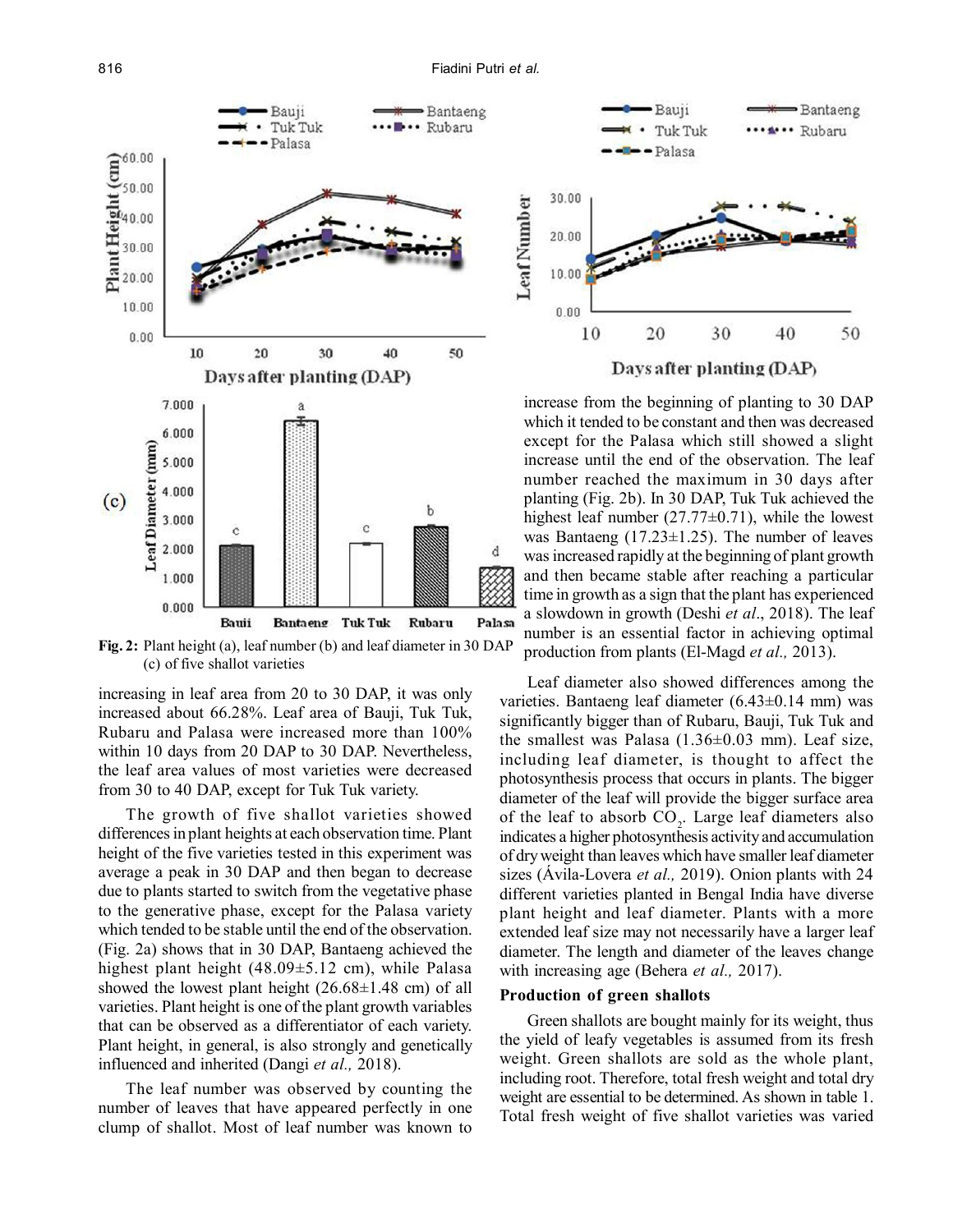

**Fig. 3:** PCA of growth parameters (a) and Heatmap hierarchical clustering (b) presenting Pearson's correlations between shallot varieties and growth parameters. LA, leaf area; LN, leaf number; TFW, total fresh weight; PH, plant height; LD, leaf diameter; PRO, production; SLW, specific leaf weight; TDW, total dry weight; SLA, specific leaf area; NAR, net assimilation rate; RGR, relative growth rate. The name of varieties: RB, Rubaru; BG, Bantaeng; PL, Palasa; BJ, Bauji; TT, Tuk tuk. explain: 88.70 % of the total data variance (Fig. 3). As observed, PC1 explained 70.98 % of the total variance whilst PC2, explained only 17.71 % of explain 88.70 % of the total data variance (Fig. 3). As observed, PC1 explained 70.98 % of the total variance whilst PC2 explained only 17.71 % of

during the observation. Bantaeng achieved the highest total fresh weight in 30 DAP (38.49±2.76 g), followed by Tuk Tuk, Rubaru and Bauji. Although Bantaeng had the highest total fresh weight value in 30 DAP, it was only increased about 18.58% from 20 DAP, while the other varieties were increased about more than 80% from 20 DAP such as Bauji (92.9%), Tuk Tuk (82.73%), Rubaru (84.47%) and Palasa (43.19%). Bantaeng total fresh weight was declined in 40 DAP, while other varieties were still increased. This could happen because Bantaeng started to form bulbs set. The production of green shallots is shown in table 1. Bantaeng obtained the highest production started from 20 DAP of  $5.15 \pm 0.96$  tons ha<sup>-1</sup>, which is five-time higher than the other varieties which only reached  $0.93$  to 1.49 tons ha<sup>-1</sup>. Varieties play key roles in plant production. Shallot has a lot of varieties that have been produced based on the environmental characteristics, in which some varieties are suitable for the low land such as Tuk Tuk and Bauji and some others are suitable for high land such as Palasa. Season and altitude also give an impact to the shallot growth and production, especially for the bulbs. Some varieties have good production at high land area, while others achieved their best production at low land area (Idhan *et al.,* 2015).

# **Identification of key parameters and correlation between the growth parameters of five shallot varieties**

Principal component analysis (PCA) was performed to evaluate the contributions of each parameter to differences within the shallot varieties. According to the data analysis of the five varieties, two principal components of F1 and F2 explained 96.29%. As observed, F1 explained 76.72% of the total variance, while F2

explained only 19.56% of the total variance which showed that the disparity among the variety was described by the F1. The PCA result showed that the production of green shallots has close relations with leaf area, plant height, total fresh weight, leaf diameters, total dry weight and specific leaf weight which means those parameters positively supported the production of green shallots, since those parameters were at the same quadrant. Furthermore, the production of green shallots has not related to net assimilation rate, leaf number, relative growth rate and specific leaf area.

Significant differences in plant growth parameters (identified through ANOVA) were analyzed by Heatmap hierarchical clustering in order to visualize the different growth performance in five different varieties. Two clusters were identified in varieties, in which Bantaeng and Rubaru were in the same cluster, while Tuk Tuk, Bauji and Palasa were in the other one. High growth performance of Bantaeng was characterized by the high value of leaf area, total fresh weight, plant height, specific leaf weight, leaf diameter and total dry weight. It was followed by Rubaru, although it was not as high as Bantaeng. The other three varieties, which are Tuk Tuk, Bauji and Palasa showed a lower value for most plant growth parameters that classified them into one cluster. Leaf area was the growth parameters that provide the highest contribution in the differences among the varieties.

The process of plant growth is very important to be studied in order to optimize crop production. The process of plant growth can be examined through plant growth analysis. Plant growth analysis is a quantitative approach used to understand the growth of individuals and plant populations both in natural and controlled environments. At the same time, growth analysis helps researchers to